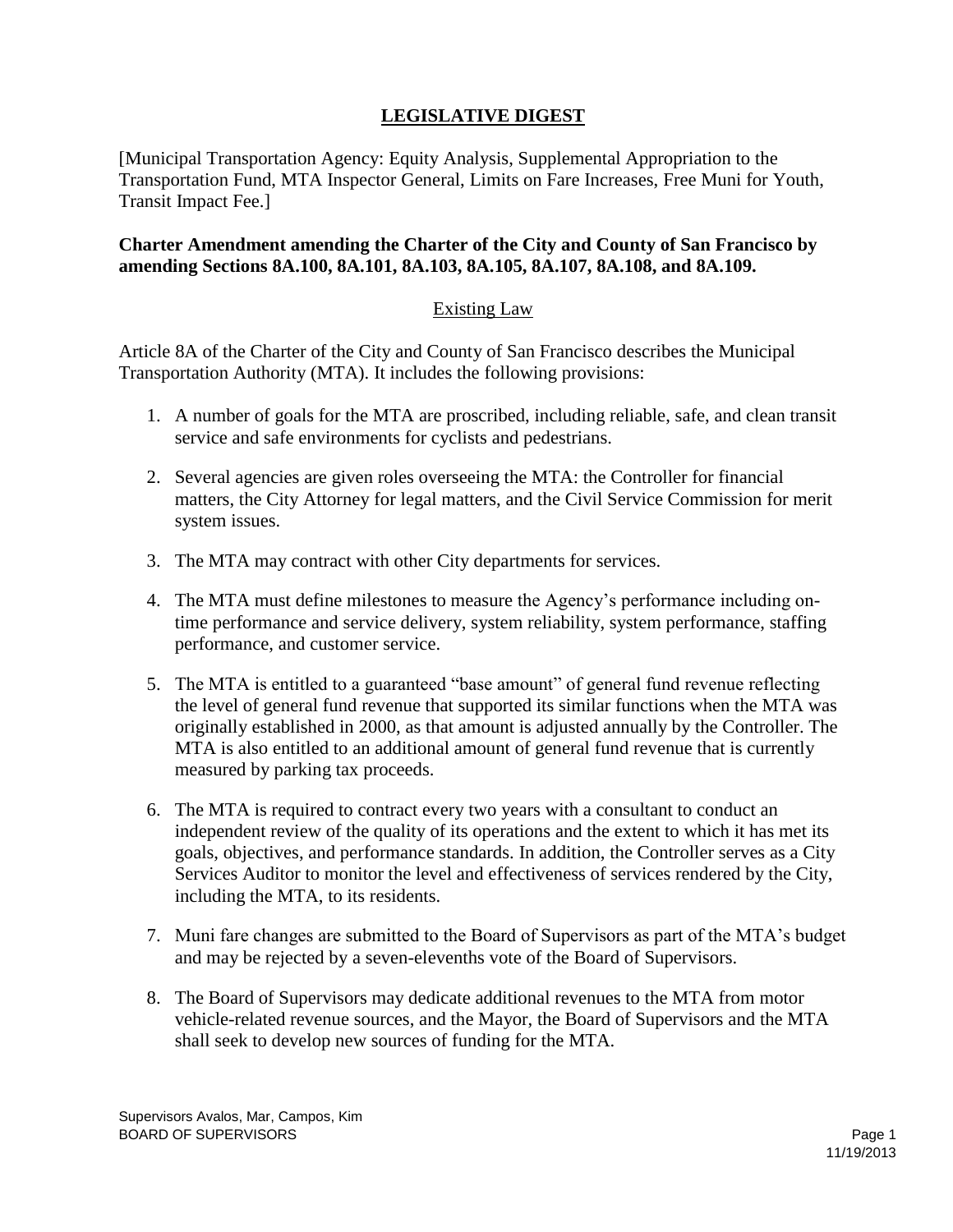## Amendments to Current Law

Under the proposed charter amendment:

- 1. An additional goal would be added for the MTA to reduce the socio-economic inequities in the City's transportation system.
- 2. The San Francisco County Transportation Authority (SFCTA) would be added to the list of agencies responsible for oversight of the MTA for the measurement of service performance and equity.
- 3. The MTA would be required to hold a hearing on any contract for services with another City department and could pay another City department only the actual cost of services rendered under such a contract.
- 4. In addition to the existing milestones for the Agency's performance, the MTA will be required to establish a set of Equity Performance Metrics to identify any deficiencies in performance for low-income and transit-dependent communities. These Equity Performance Metrics will be used to produce an annually updated Equity Analysis of the MTA. The Equity Analysis would include an expenditure plan to identify the amount of the Supplemental Appropriation (described below in point #5) necessary to mitigate any deficiencies identified in the Equity Analysis.

The MTA Board of Directors and SFCTA Board of Commissioners would hold a joint hearing on the Equity Analysis and Expenditure Plan, and both Boards would be required to approve them. If the SFCTA Board rejected the Equity Analysis, the MTA Board would be required to respond to findings made by the SFCTA Board and re-submit a proposed Equity Analysis and Expenditure Plan.

5. In addition to the base amount of general fund revenue allocated to the MTA, the agency would receive an additional \$70 million beginning in Fiscal Year 2015-2016. This additional amount, called the "Supplemental Appropriation," would be adjusted annually by the Controller based on changes in the City's general fund revenue.

Funds from the Supplemental Appropriation would first be allocated to mitigate deficiencies in low-income and transit-dependent communities identified in the Equity Analysis (described above in point #4). All remaining funds in the Supplemental Appropriation would be allocated according to the following formula:

- a. 44% for Muni service, including a portion for ridership incentives, funding for Free Muni for Youth program, and other discounts for low-income customers, seniors, and people with disabilities.
- b. 28% for Muni vehicle procurement, overhauls, and maintenance.
- c. 28% for street repairs and reconstruction, bicycle infrastructure, and pedestrian improvements.